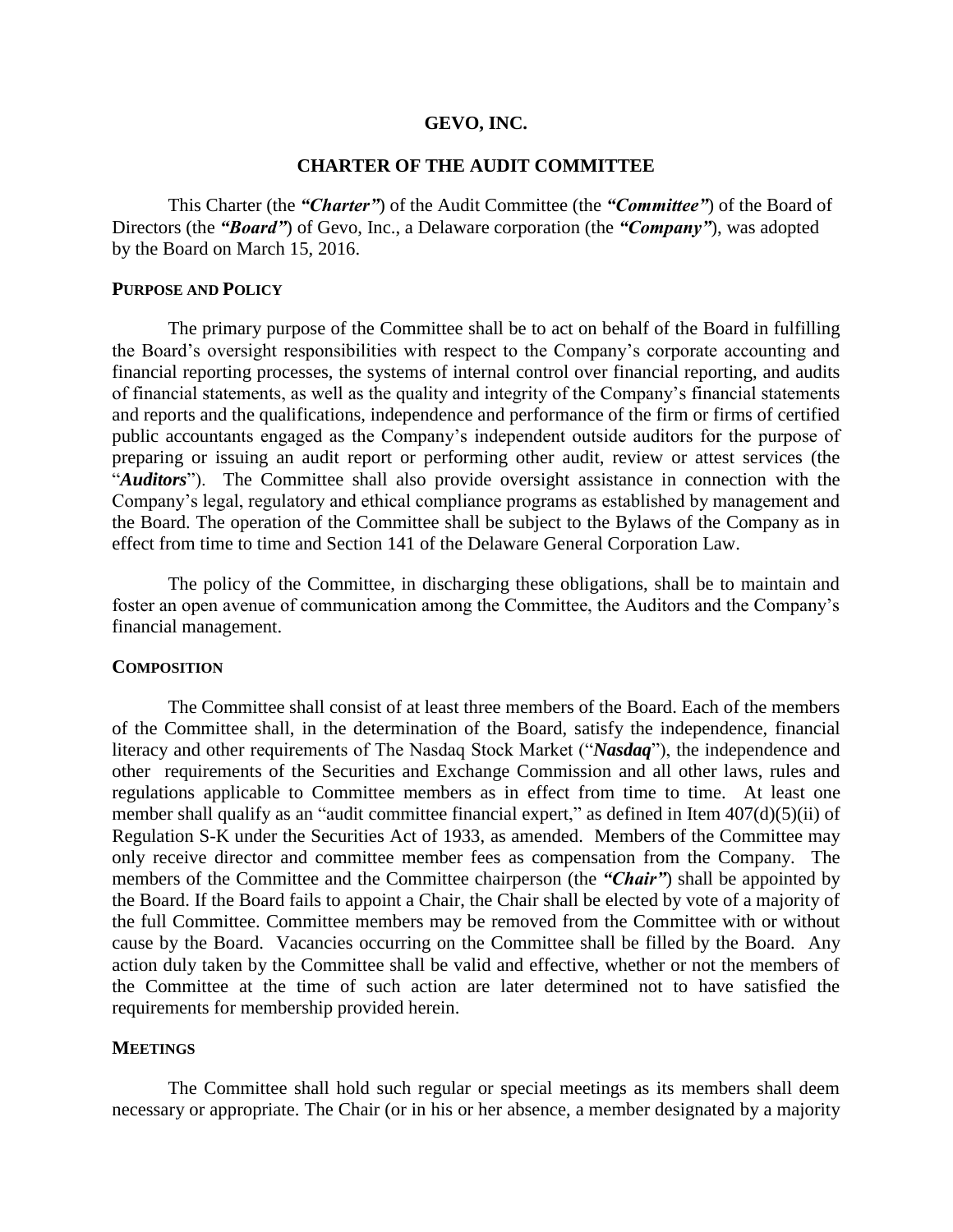of the Committee members present at such meeting) shall preside at all meetings of the Committee. The Chair shall designate a secretary for each meeting who shall record minutes of all formal actions of the Committee. The Committee shall keep regular minutes of any meetings where actions are taken (unless such actions are taken and reported to the Committee's satisfaction in the minutes of the Board meetings). Any such minutes kept by the Committee shall be distributed to each member of the Committee and other members of the Board. The Secretary of the Company shall maintain the original signed minutes for filing with the corporate records of the Company. The Chair shall report to the Board from time to time and whenever so requested to do so by the Board.

## **AUTHORITY**

The Committee shall have authority to appoint, determine compensation for, and at the expense of the Company, retain and oversee the Auditors as set forth in Section 10A(m)(2) of the Securities Exchange Act of 1934, as amended, and the rules thereunder and otherwise to fulfill its responsibilities under this charter. The Committee shall have authority to retain and determine compensation for, at the expense of the Company, special legal, accounting or other advisors or consultants as it deems necessary or appropriate in the performance of its duties. The Committee shall also have authority to pay, at the expense of the Company, ordinary administrative expenses that, as determined by the Committee, are necessary or appropriate in carrying out its duties. The Committee shall have full access to all books, records, facilities and personnel of the Company as deemed necessary or appropriate by any member of the Committee to discharge his or her responsibilities hereunder. The Committee shall have authority to require that any of the Company's personnel, counsel, accountants (including the Auditors) or investment bankers, or any other consultant or advisor to the Company attend any meeting of the Committee or meet with any member of the Committee or any of its special legal, accounting or other advisors and consultants. The approval of this Charter by the Board shall be construed as a delegation of authority to the Committee with respect to the responsibilities set forth herein.

# **RESPONSIBILITIES**

The Committee shall oversee the Company's financial reporting process on behalf of the Board, shall have direct responsibility for the appointment, compensation, retention and oversight of the work of the Auditors and any other registered public accounting firm engaged for the purpose of performing other review or attest services for the Company. The Auditors and each such other registered public accounting firm shall report directly and be accountable to the Committee. The Committee's functions and procedures should remain flexible to address most effectively changing circumstances. To implement the Committee's purpose and policy, the Committee shall be charged with the following functions and processes with the understanding, however, that the Committee may supplement or (except as otherwise required by applicable laws or rules) deviate from these activities as appropriate under the circumstances:

**1.** *Evaluation and Retention of Auditors*. To evaluate the performance of the Auditors, including the lead partner, to assess their qualifications and to determine whether to retain or to terminate the existing Auditors or to appoint and engage new auditors for the ensuing year.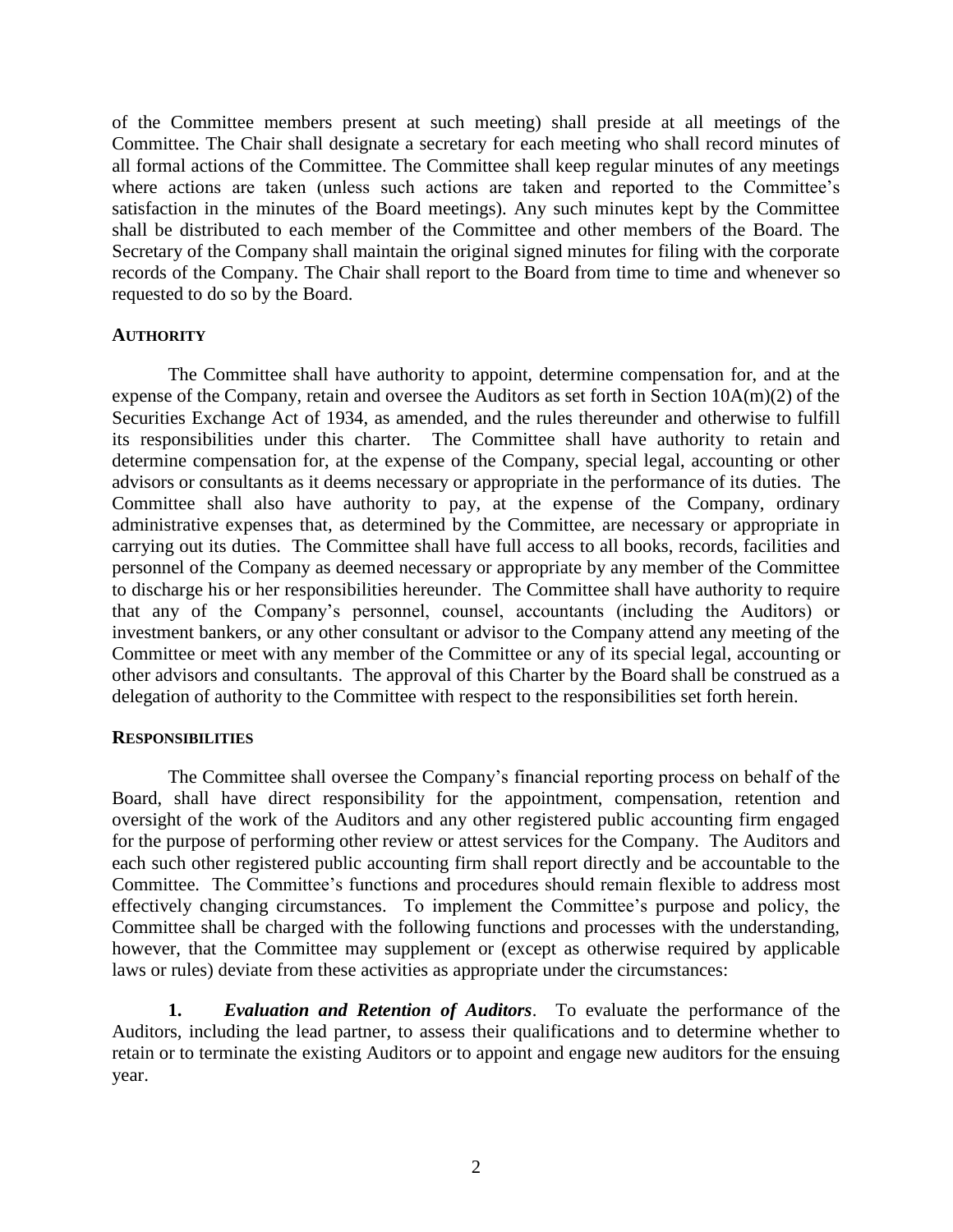**2.** *Approval of Audit Engagements*. To determine and approve engagements of the Auditors, prior to commencement of such engagements, to perform all proposed audit, review and attest services, including the scope of and plans for the audit, the adequacy of staffing, the compensation to be paid, at the Company's expense, to the Auditors and the negotiation and execution, on behalf of the Company, of the Auditors' engagement letters, which approval may be pursuant to preapproval policies and procedures established by the Committee consistent with applicable laws and rules, including the delegation of preapproval authority to one or more Committee members so long as any such preapproval decisions are presented to the full Committee at the next scheduled meeting.

**3.** *Approval of Non-Audit Services*. To determine and approve engagements of the Auditors, prior to commencement of such engagements (unless in compliance with exceptions available under applicable laws and rules related to immaterial aggregate amounts of services), to perform any proposed permissible non-audit services, including the scope of the service and the compensation to be paid therefor, which approval may be pursuant to preapproval policies and procedures established by the Committee consistent with applicable laws and rules, including the delegation of preapproval authority to one or more Committee members so long as any such preapproval decisions are presented to the full Committee at the next scheduled meeting.

**4.** *Audit Partner Rotation*. To monitor the rotation of the partners of the Auditors on the Company's audit engagement team as required by applicable laws and rules and to consider periodically and, if deemed appropriate, adopt a policy regarding rotation of auditing firms.

**5.** *Auditor Conflicts*. At least annually, to receive and review formal written statements from the Auditors delineating all relationships between the Auditors and the Company, consistent with Independence Standards Board Standard No. 1, to consider and discuss with the Auditors any disclosed relationships and any compensation or services that could affect the Auditors' objectivity and independence. On an ongoing basis, to assess and otherwise take appropriate action to oversee the independence of the Auditors.

**6.** *Former Employees of Auditor*. To consider and, if deemed appropriate, adopt a policy regarding Committee preapproval of employment by the Company of individuals employed or formerly employed by the Auditors and engaged on the Company's account.

**7.** *Audited Financial Statement Review*. To review, upon completion of the audit, the financial statements proposed to be included in the Company's Registration Statements and Annual Report on Form 10-K to be filed with the Securities and Exchange Commission and to recommend whether or not such financial statements should be so included.

**8.** *Annual Audit Results*. To review and discuss with management and the Auditors the results of the annual audit, including the Auditors' assessment of the quality, not just acceptability, of accounting principles, the reasonableness of significant judgments and estimates (including material changes in estimates), any material audit adjustments proposed by the Auditors and any adjustments proposed but not recorded, the adequacy of the disclosures in the financial statements and any other matters required to be communicated to the Committee by the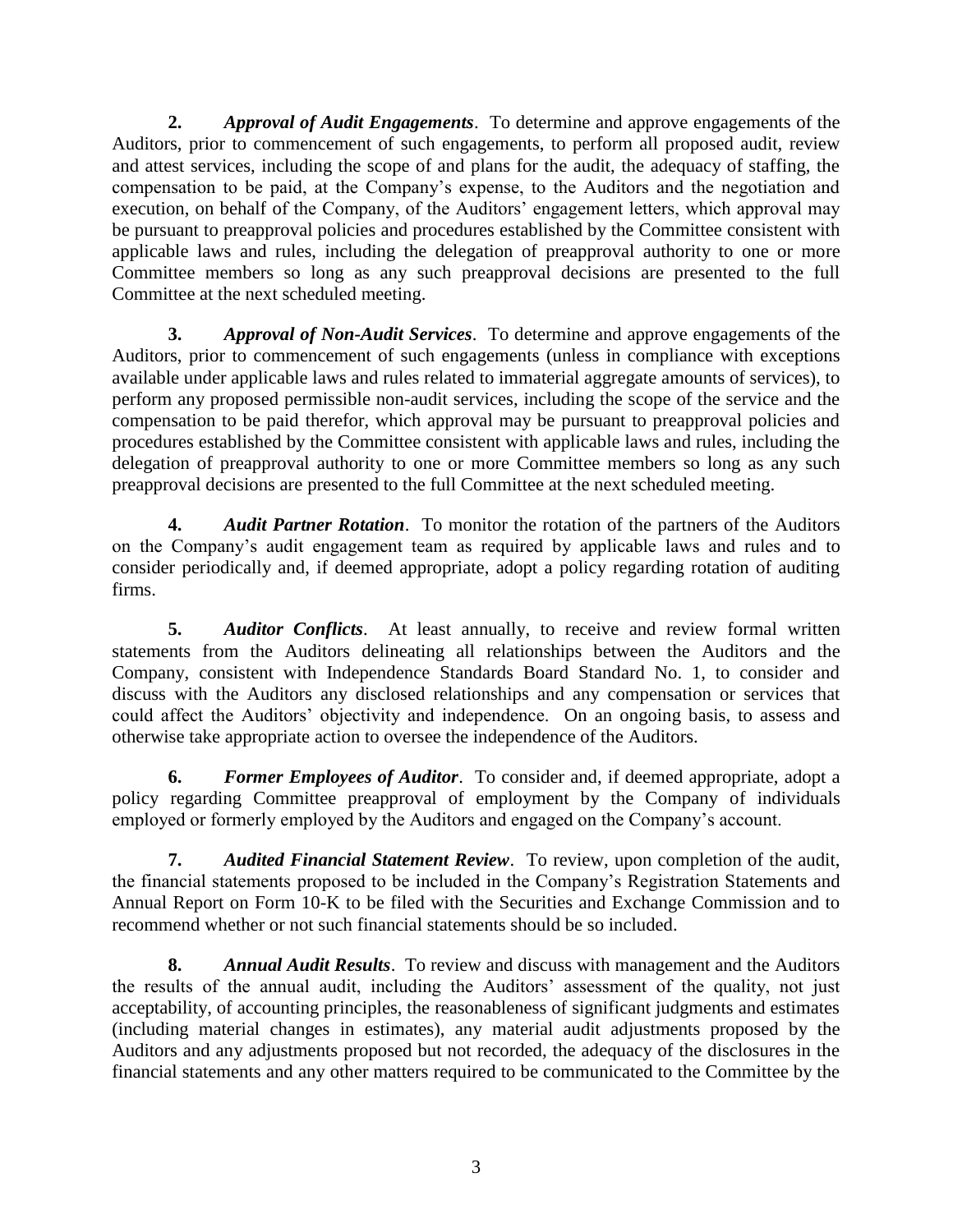Auditors under generally accepted auditing standards, including the standards of the Public Company Accounting Oversight Board (United States), as appropriate.

**9.** *Quarterly Results*. To review and discuss with management and the Auditors, as appropriate, the results of the Auditors' review of the Company's quarterly financial statements, prior to public disclosure of quarterly financial information, if practicable, or filing with the Securities and Exchange Commission of the Company's Quarterly Report on Form 10-Q, and any other matters required to be communicated to the Committee by the Auditors under generally accepted auditing standards, including standards of the Public Company Accounting Oversight Board (United States), as appropriate.

**10.** *Management's Discussion and Analysis*. To review and discuss with management and the Auditors, as appropriate, the Company's disclosures contained under the caption "Management's Discussion and Analysis of Financial Condition and Results of Operations" in its periodic reports to be filed with the Securities and Exchange Commission.

**11.** *Earnings Press Releases*. To review, discuss with management and the Auditors and approve, as appropriate, earnings press releasesand earnings guidance provided to analysts and ratings agencies, which discussions and approval may be general discussions and approval of the type of information to be disclosed or the type of presentation to be made. The Chair of the Committee may represent the entire Committee for purposes of this discussion and approval.

**12.** *Accounting Principles and Policies*. To review and discuss with management and the Auditors, as appropriate, significant issues that arise regarding accounting principles and financial statement presentation, including critical accounting policies and practices, alternative accounting policies available under generally accepted accounting principles ("*GAAP*") related to material items discussed with management and any other significant reporting issues and judgments.

**13.** *Risk Assessment and Management*. To review and discuss with management and the Auditors, as appropriate, the Company's guidelines and policies with respect to risk assessment and risk management, including the Company's major financial risk exposures and the steps taken by management to monitor and control these exposures.

**14.** *Management Cooperation with Audit*. To evaluate the cooperation received by the Auditors during their audit examination, including a review with the Auditors of any significant difficulties with the audit or any restrictions on the scope of their activities or access to required records, data and information, significant disagreements with management and management's response, if any.

**15.** *Management Letters*. To review and discuss with the Auditors and, if appropriate, management, any management or internal control letter issued or, to the extent practicable, proposed to be issued by the Auditors and management's response, if any, to such letter, as well as any additional material written communications between the Auditors and management.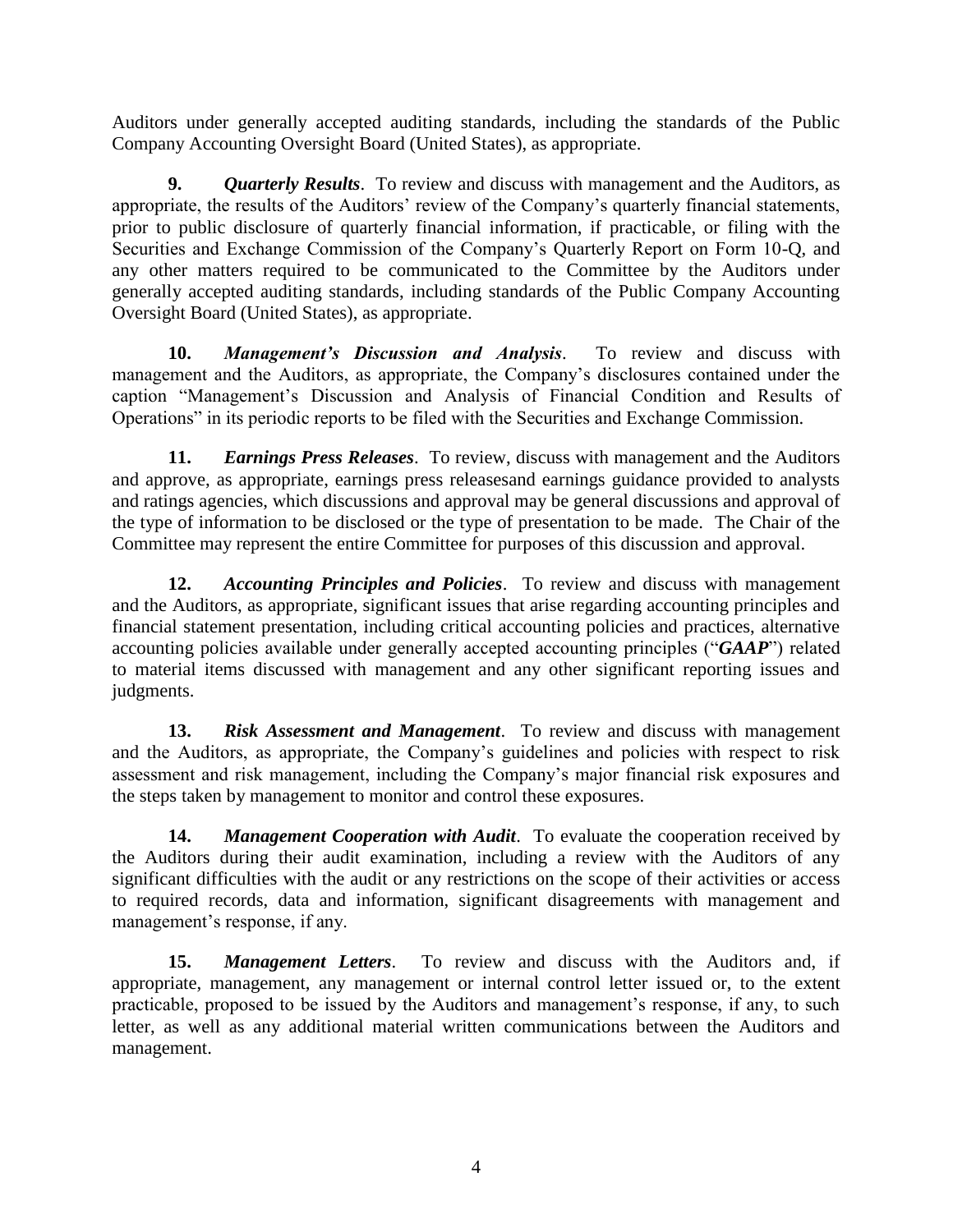**16.** *National Office Communications*. To review and discuss with the Auditors, as appropriate, communications between the audit team and the firm's national office with respect to accounting or auditing issues presented by the engagement.

**17.** *Disagreements Between Auditors and Management*. To review with management and the Auditors or any other registered public accounting firm engaged to perform review or attest services any material conflicts or disagreements between management and the Auditors or such other accounting firm regarding financial reporting, accounting practices or policies and attempt to resolve any conflicts or disagreements regarding financial reporting.

**18.** *Internal Control Over Financial Reporting*. To confer with management and the Auditors, as appropriate, regarding the scope, adequacy and effectiveness of internal control over financial reporting including significant deficiencies or material weaknesses identified by the Company's Auditors. To review with the management and the Auditors any fraud, whether or not material, that includes management or other employees who have any significant role in the Company's internal control over financial reporting and any significant changes in internal controls or other factors that could significantly affect internal controls, including any corrective actions in regard to significant deficiencies or material weaknesses.

**19.** *Separate Sessions*. Periodically, to meet in separate sessions with the Auditors, as appropriate, and management to discuss any matters that the Committee, the Auditors or management believe should be discussed privately with the Committee.

**20.** *Correspondence with Regulators*. To consider and review with management, the Auditors, outside counsel, as appropriate, and, in the judgment of the Committee, such special counsel, separate accounting firm and other consultants and advisors as the Committee deems appropriate, any correspondence with regulators or governmental agencies and any published reports that raise material issues regarding the Company's financial statements or accounting policies.

**21.** *Complaint Procedures*. To establish procedures, when and as required by applicable laws and rules, for the receipt, retention and treatment of complaints received by the Company regarding accounting, internal accounting controls or auditing matters and the confidential and anonymous submission by employees of concerns regarding questionable accounting or auditing matters, and to establish such procedures as the Committee may deem appropriate for the receipt, retention and treatment of complaints received by the Company with respect to any other matters that may be directed to the Committee for review and assessment.

**22.** *Ethical Compliance; Compliance with Legal and Regulatory Requirements*. To review reports from management and the Auditors regarding the adequacy and effectiveness of the Company's procedures to monitor and ensure compliance with its legal and regulatory responsibilities as well as its Code of Business Conduct and Ethics, as amended from time to time, and regarding legal matters and compliance with legal and regulatory requirements that may have a material effect on the Company's business, financial statements or compliance policies, including any material reports or inquiries from regulatory or governmental agencies.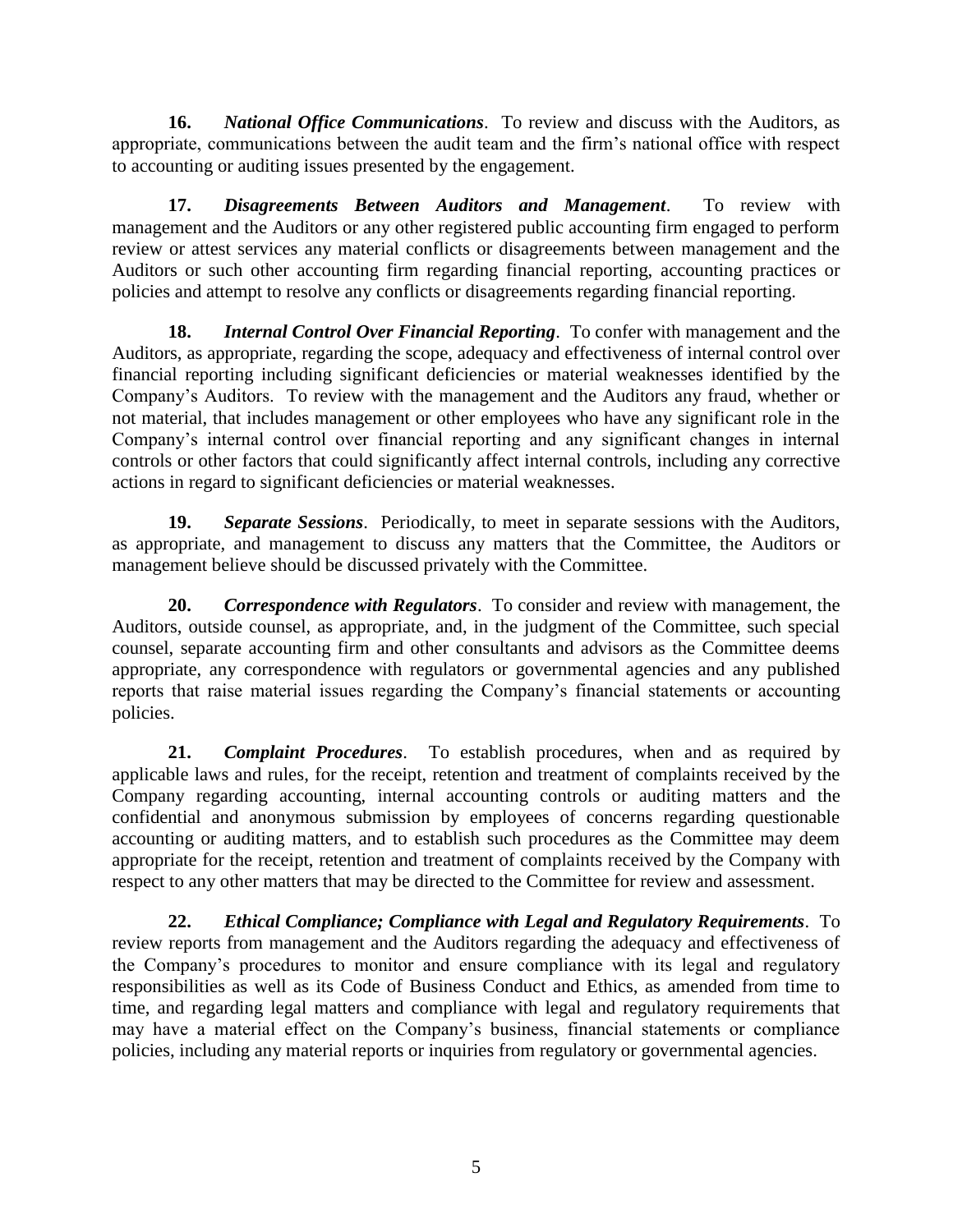**23.** *Regulatory and Accounting Initiatives*. To review with counsel, the Auditors and/or management, as appropriate, any significant regulatory or other legal or accounting initiatives or matters that may have a material impact on the Company's financial statements, or compliance programs and policies if, in the judgment of the Committee, such review is necessary or appropriate.

**24.** *Engagement of Registered Public Accounting Firms*. To determine and approve engagements of any registered public accounting firm (in addition to the Auditors) to perform any other review or attest service, including the compensation to be paid to such firm and the negotiation and execution, on behalf of the Company, of such firm's engagement letter, which approval may be pursuant to preapproval policies and procedures, including the delegation of preapproval authority to one or more Committee members, so long as any such preapproval decisions are made, and presented to the full Committee, in accordance with such policies and procedures.

**25.** *Related Party Transactions*. To review and provide oversight of related party transactions.

**26.** *Investment Policy*. To review and approve, on a periodic basis, as appropriate, the Company's investment policy.

**27.** *Investigations*. To investigate any matter brought to the attention of the Committee within the scope of its duties if, in the judgment of the Committee, such investigation is necessary or appropriate.

**28.** *Proxy Report*. To prepare the report required by the rules of the Securities and Exchange Commission to be included in the Company's annual proxy statement.

**29.** *Annual Evaluation and Charter Review*.The Committee shall review, discuss and assess its own performance at least annually. The Committee shall also periodically review and assess the adequacy of this Charter and recommend any proposed changes to the Board for its consideration and approval.

**30.** *Report to Board*. To report to the Board with respect to material issues that arise regarding the quality or integrity of the Company's financial statements, the Company's compliance with legal or regulatory requirements, the performance or independence of the Auditors or such other matters as the Committee deems appropriate from time to time or whenever it shall be called upon to do so.

**31.** *General Authority*. To perform such other functions and to have such powers as may be necessary or appropriate in the efficient and lawful discharge of the foregoing.

It shall be the responsibility of management to prepare the Company's financial statements and periodic reports and the responsibility of the Auditors to audit those financial statements. These functions shall not be the responsibility of the Committee, nor shall it be the Committee's responsibility to ensure that the financial statements or periodic reports are complete and accurate, conform to GAAP or otherwise comply with applicable laws.